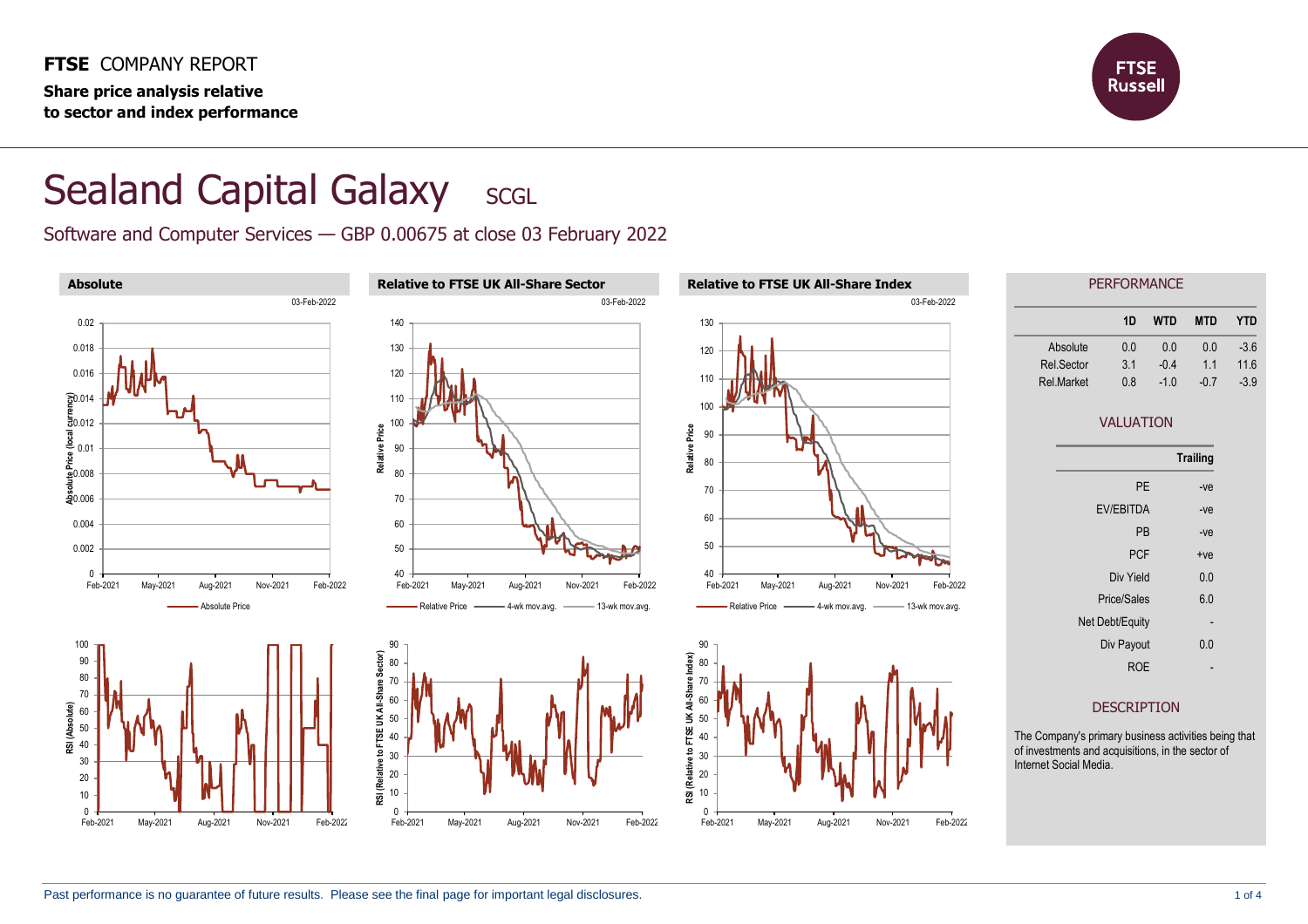## **Valuation Metrics**













1.5 1.9

u.

0 1 2 3 4 5 6

0.0 0.0 0.0 0.0  $0.0$ 







Note: bar chart reflects the top and bottom five current values for the valuation ratio in question for FTSE All Shares stocks in the same sector as the stock concerned. All valuation metrics are trailing.

15.0 15.0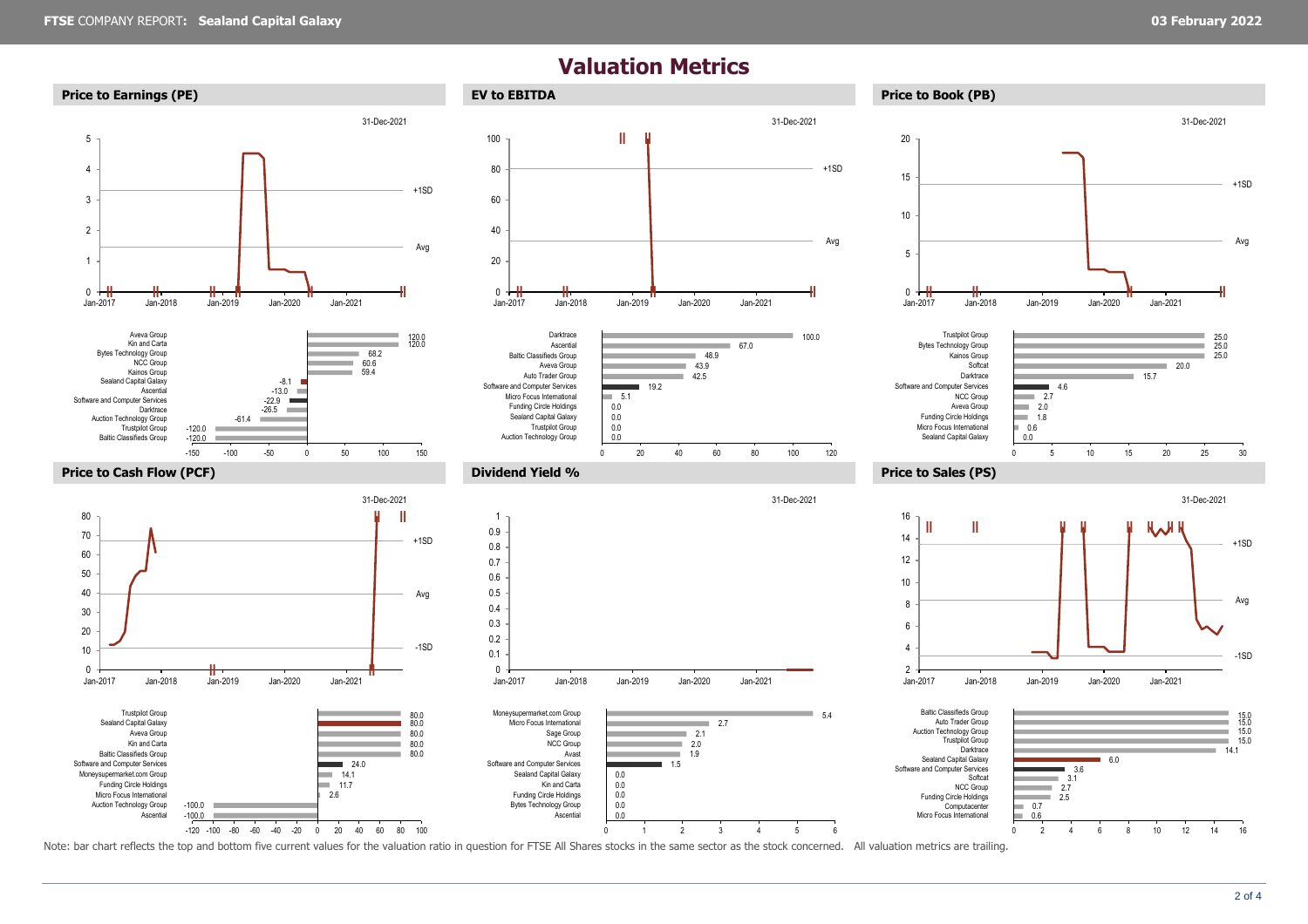## **Valuation Metrics**



Note: bar chart reflects the top and bottom five current values for the valuation ratio in question for FTSE All Shares stocks in the same sector as the stock concerned. All valuation metrics are trailing.